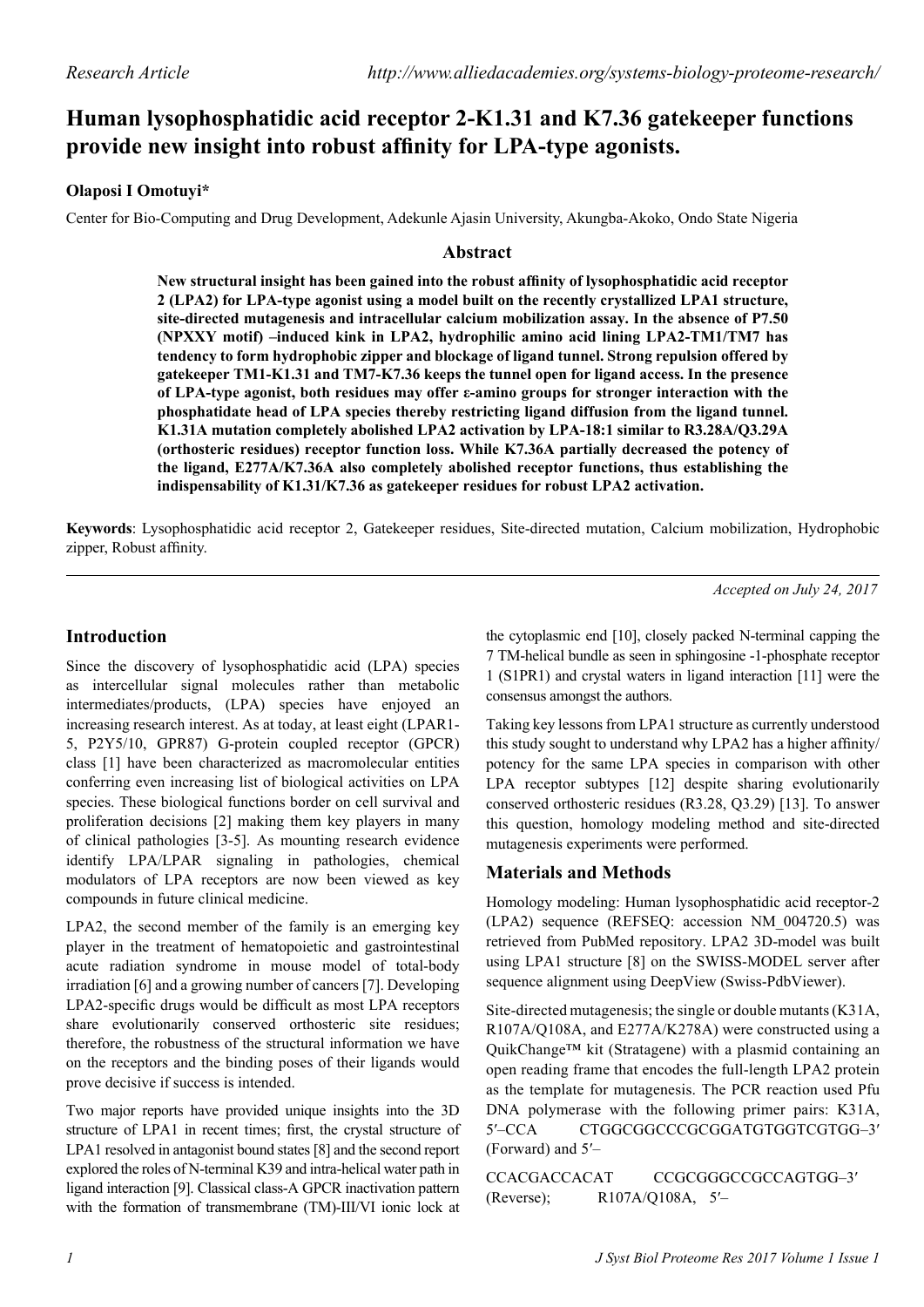*Citation: Omotuyi OI. Human lysophosphatidic acid receptor 2-K1.31 and K7.36 gatekeeper functions provide new insight into robust affinity for LPA-type agonists. J Syst Biol Proteome Res. 2017;1(1):1-4*

GGGCTGGTTCCTGGCGGCAGGCTTGCTGGACAC–3′ (F) and 5′–GTGTCCAGC

#### AAGCCTGCCGCCAGGAACCAGCCC–3'(R); E277A/ K278A, 5′–

GTCCTGGCTGTAGCAGCGTACTTCCTACTG–3′ (F) and 5′–CAGTAGGAAGTA CGCTGCTACAGCCAGGAC–3′ (R). Each cycle involved heating the sample at 95  $\degree$ C for 30 s, 55 °C for 1 min, and 68 °C for 2 min/kb of plasmid length; this sequence was repeated for a total of 16 cycles. The templates were digested with DpnI and transformed into E. coli HST08 premium competent cells (Takara). All mutations were confirmed by automated sequencing in both directions.

Cell culture and intracellular calcium ion (Ca2+) mobilization assay: B103 rat neuroblastoma cells that lack LPA response were cultured in DMEM containing 10 % fetal bovine serum at 370 C in a 5 %  $CO_2$  atmosphere. B103 cells were transfected with plasmid encoding either wild type or each mutant receptor using Lipofectamine. After 24 h of transfection, the cells were harvested by centrifugation and suspended with DMEM containing 10 % fetal bovine serum. The cell suspension was plated in a 384-well plate with the density of  $1 \times 10^4$  cells/ well. Supernatant is removed and cells were incubated with serum-free media (DMEM/0.1% BSA) for 4 hours. Following incubation, cells were loaded with 10 μl Fluo-8 (8 μM: ABD Bioquest)) in 0.1% BSA supplied-DMEM containing 1 mg/ml amaranth. After 30 min, 20 μl of the LPA species at defined concentration was added followed by an immediate recording of the fluorescence using the Functional Drug Screening System/ μCell (Hamamatsu Photonics K.K., Hamamatsu city, Japan). The fluorescence intensity was described as Fluo-8 ratio (tested value/basal value) or fold induction. Western Blot assay for expressed/membrane localized LPA2 in wild-type and mutant conditions was done as previously described [9].

#### **Results and Discussion**

Agonists are more efficiently processed at LPA2 orthosteric site in comparison with other members of LPA receptors, which share high structural and evolutionary homologies i.e. LPA1, and LPA3. To understand this difference, focus was beamed on the mechanism of ligand approach to the receptor. It is now known that sphingosine-1-phosphate (S1P) and LPA species now approach their receptors by diffusing through a ligand channel located between TM1 and TM7 [13]. For classical GPCR-class A family, TM7 is known play a major role in ligand binding and receptor activation due to the presence of conserved K7.39 in electrostatic retention of highly charged LPA head group and conserved NPxxY motif which creates kink on the helix [8].

A notable difference between LPA1 and LPA2 primary sequence would be the absence of the P7.50 (NPXXY motif) in LPA2 and its replacement with A7.50 in human and mouse (Figure 1, i) Given that a kink at this position enabled by proline accounts for structural deformation required activation-deactivation dynamics [14] via a transmission switch mechanism [15] its absence in LPA2 will expectedly affects receptor activation. Furthermore, the role of TM7 in EDG-class GPCR activation is not restricted to function of P7.50 but may also play a more significant role in ligand recognition as speculated in the crystal structure of S1PR1 where the ligand is suspected to access the orthosteric tunnel by diffusing between TM1 and TM7. S1PR1-R7.34 has been suggested as the receptor gateway residue [16]

In order to understand how LPA2 deals with the absence of kink on the TM7, the 3D model was generated from LPA1 template (Figure 1, ii, superimposed structures of LPA1 (pink cartoon) and LPA2 (yellow cartoon). Interestingly the residues lining TM1 ((1.31)-KDVVVVALGLTVSVLVLLTNLL-(1.52)) and TM7 ((7.36)-KYFLLAEANSLVNAAVY-(7.53)) in LPA2 appear extensively hydrophobic (Figure 1, iii); whether



*Figure 1. LPA2 TM7 lacks the proline residue which kinks the NPxxY motif (i) Schematic representation of TM7 of LPA1 and LPA3 (human and mouse) depicting the conserved residues 7.50 (residues are circled and represented as Ballesteros-Weinstein notation). (ii) Superimposition of crystal structure of LPA1 (pink cartoon) and LPA2 model (yellow cartoon), conserved orthosteric site residues (R3.28 and Q3.29) are represented as stick. (iii) Cartoon (helices) and stick (residues) representation of hydrophobic residues lining TM1 and TM7 interface. (iv) LPA-18.1 on approach of LPA2 gatekeeper residues (K1.31/K7.36) and membrane model in hypothetical 3D space.*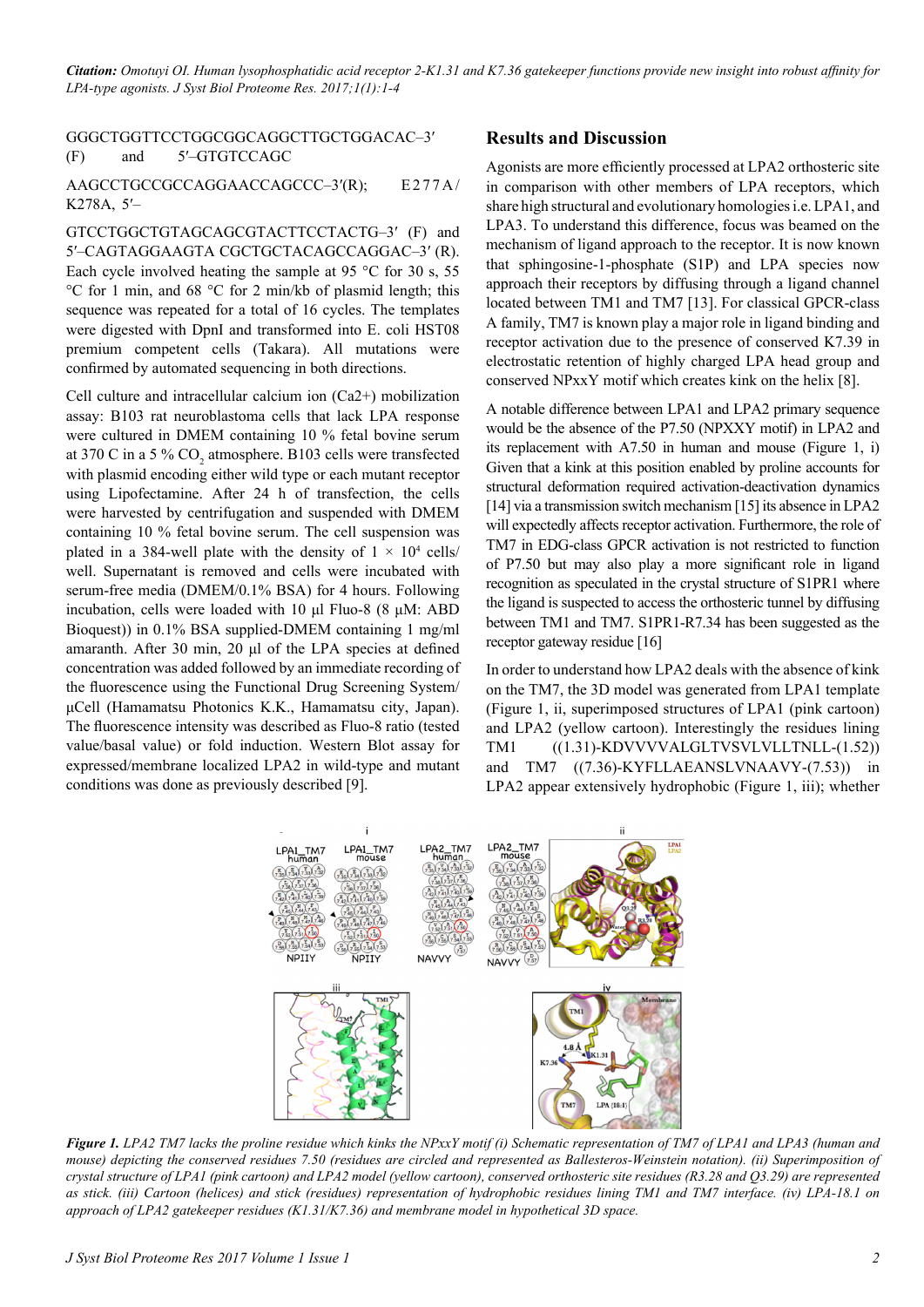they form hydrophobic zipper is not known. However, incontrovertibly, a hydrophobic zipper may restrict entry of LPA species into the orthosteric space thereby making receptor activation nearly impossible or when ligand gets into the orthosteric site, it makes escape nearly impossible thus, making activation more efficient.

Our current understanding of GPCRs, which respond to lipid agonists, is that the N-terminal and the extracellular loops are closely packed with the transmembrane bundle thus covering the orthosteric site [16]. So how does LPA2 circumvent this challenge of hydrophobic zipper along the TM1/TM7 interface? In LPA2 an ingenious solution may have been evolutionarily provided; the presence of K1.31 whose location and orientation of its side chain from K7.36 allows for helical repulsion in the absence of an approaching ligand and cooperation during ligand approach, recognition and binding as the head group LPA species may bind stronger to two charged ε-amino groups of lysine (Figure 1, iv, showing LPA 18:1 approaching LPA1) as opposed to one lysine residue (K294) in LPA1.

Next, the importance of these lysine residues in physiological condition was determined using site-directed mutagenesis experiments in LPA2 (wild-type and mutants) expressed in B103 cells. Wild-type LPA2 mobilized intracellular calcium ion in response to LPA-18:1 (Figure 2, i) which was completely abolished in orthosteric site (R3.28A/ Q3.29A) [13] double mutant. Interestingly, the response was also completely abolished in K1.31A (Figure 2, i) mutant. Furthermore, while K7.36A [13] and E277A mutation (Figure 2, i) only partially decreased the efficiency of LPA (18:1). A double mutant involving the residues (E277A/ K7.36A) completely abolished LPA-18:1 mediated LPA2 activation (Figure 2, i). These data therefore established that K1.31/E277 can partner howbeit inefficiently under K7.36A condition but neither K7.36 not E277 can function without K1.31.



*Figure 2. Intracellular calcium mobilization in B103 cells expressing wildtype and mutant LPA2 receptors. (i) The dose-response graph of wild-type and mutant LPA2 receptors in response to LPA-18:1 (ii). Immunoblot signal of membrane fraction of B103 cells showing the expression of LPA2 bands in wild-type and mutant LPA2 receptors*



*Figure 3. Comparison of gatekeeper residues in LPA1, LPA2 and LPA3 (i) Superimposed homology models of LPA1 (blue cartoon), LPA2 (red cartoon) and LPA3 (green cartoon) showing the orientation of the gatekeeper residues (stick representation). (ii) Close-up view of the gatekeeper residues. (iii) Tabulation of the comparative EC50 values(Kiss et al., 2012) of LPA 18:1 and octadecenyl thiophosphate (OTP) acting on LPA1/2/3 and gatekeeper residues distance.*

Furthermore, the proximity of E277 to K7.36 strongly indicates that there may be a possible interaction between these residues as indicated by the mutagenesis data. A suggested role may be to assist K7.36 in the discharge of the ligand into the ligand tunnel while transiently replacing the ligand via a salt-bridge. It is worthy of note that the difference in calcium mobilization in the wild-type and mutant LPA2 is independent of gene transcription, translation and membrane localization as the membrane fractions from B103 cells showed similar band densities (Figure 2, ii).

Lastly, we sought to study the contribution of gatekeeper residues to LPA3 as most of the discussion is centered on comparing LPA1 and LPA2 in terms of activation by LPA-type agonist. Noting that LPA3 also has NPxxY motif (data not shown), which conformationally regulates the opening, and closure of TM1/TM7 as present in LPA1. Superimposed homology models of LPA1 (blue), LPA2 (red) and LPA3 (green) built on LPA1 crystal structure (figure 3, i) revealed a fundamental orientation difference between LPA2 and LPA3 gatekeeper residues (figure 3, ii), first, R276/K29 pair in LPA3 is spaced at 0.98 nm apart (figure 3, iii) in contrast to 0.26 nm in LPA2 and K29 side chain in LPA3 assumes intra-helical orientation (figure 3, ii). To benefit maximally from the gatekeeper contribution, large conformational changes in TM1 helix aimed at relocating K29 side chain to TM1/TM7 interface may be required which ultimately explains the findings that LPA2>LPA3>>LPA1 in terms of response to LPA 18:1 (Figure 3, iii) [17].

#### **Conclusion**

Robust LPA/LPA2 affinity can be explained by two major factors: 1) charge repulsion between K1.31 and K7.36, which keeps ligand tunnel open in perpetuity. 2) Tight binding between LPA-head group and the two ε-amino groups of the gatekeeping residues efficiently arrest ligand side and partitions it into the ligand tunnel. Additionally, E277 may provide needed mechanism for un-binding the ligand from K7.36 via salt-bridge formation while weakening the K1.31/ligand interaction